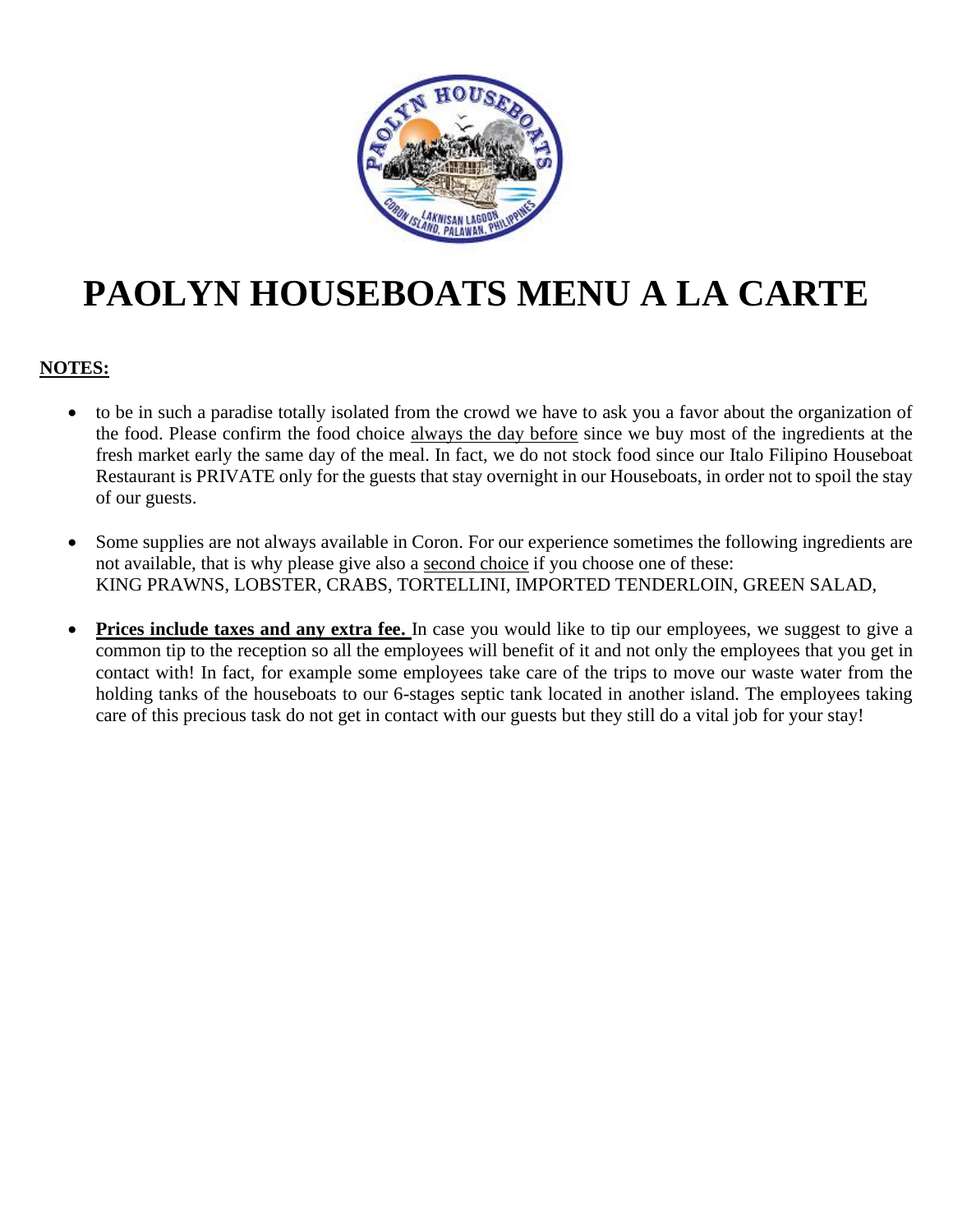

# **BREAKFAST** (it is served from 6.30 till 9.30 AM):

| All breakfast come with FRUITS and one drink that can be chosen between: Moka Coffee (or French press coffee)    |           |
|------------------------------------------------------------------------------------------------------------------|-----------|
| or Tea or one juice in can or hot/cold milk or hot/cold chocolate                                                |           |
| Cheese omelet with bacon or ham, 2 slices of French bread with butter and marmalade:                             | 250 pesos |
| Two sunny side up eggs (or boiled or scrambled), 2 slices of French bread with butter and marmalade:             | 250 pesos |
| Cereals with milk/Yogurt, 2 slices of French bread with butter and marmalade:                                    | 250 pesos |
| Crepe with marmalade, 2 slices of French bread with butter and marmalade, Moka Coffee:                           | 250 pesos |
| Crepe with Nutella, 2 slices of French bread with butter and marmalade, Moka Coffee:                             | 300 pesos |
| Pancake with syrup or marmalade, 2 slices of French bread with butter and marmalade:                             | 250 pesos |
| Dangisolog: 2 eggs (fried/scrambled/boiled/poached) with danggit (dried fish), garlic or plain rice:             | 300 pesos |
| Topsilog: 2 eggs (fried/scrambled/boiled/poached) with tocino (marinated dried beef),                            |           |
| garlic or plain rice:                                                                                            | 300 pesos |
| Cornsilog: 2 eggs (fried/scrambled/boiled/poached) with cornbeef (dried fish), garlic or plain rice:             | 300 pesos |
| Longsilog: 2 eggs (fried/scrambled/boiled/poached) with longganisa (marinated sausage),<br>garlic or plain rice: | 300 pesos |
| Hotsilog: 2 eggs (fried/scrambled/boiled/poached) with hotdog, garlic or plain rice:                             | 300 pesos |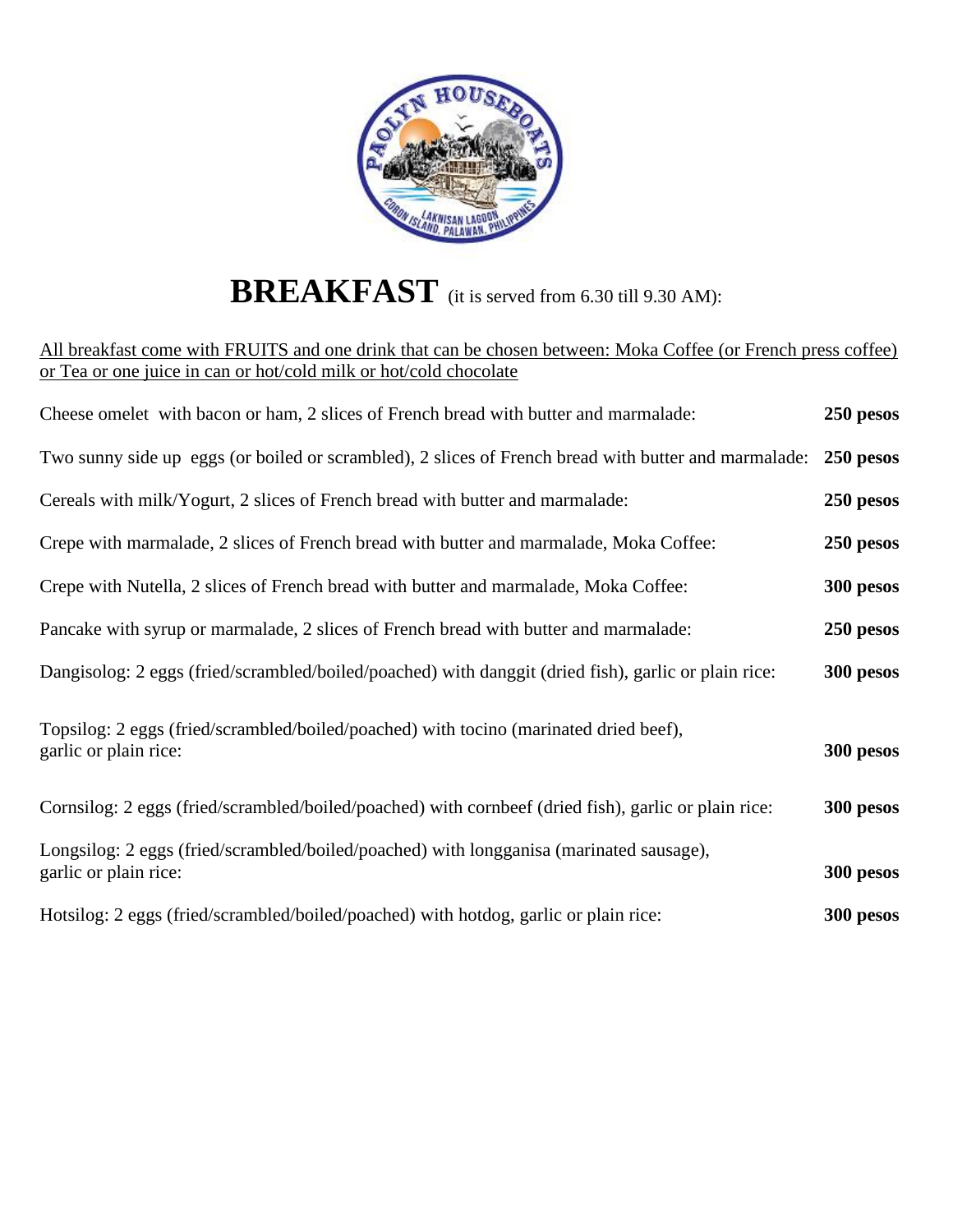

## **LUNCH AND DINNER (dishes with \* are vegetarian)**

#### **APPETIZERS**

| * Caprese (tomatoes, mozzarella, Extra Vergin olive oil): | 250 pesos |
|-----------------------------------------------------------|-----------|
| * Italian Bruschetta:                                     | 250 pesos |
| Mix Lumpia Pork, Vegetables, Fish (rolls):                | 250 pesos |
| * Vegetables Lumpia:                                      | 250 pesos |
| * Humus with bread:                                       | 250 pesos |
| Fried Calamari:                                           | 350 pesos |
| Kinilaw (raw marinated fish with coconut milk):           | 400 pesos |
|                                                           |           |

#### **ITALIAN PASTA (please specify if you would like it "al dente", medium or overcooked!)**

#### **Vegetarian Pasta:**

| * Aglio e Olio:                       | 350 pesos |
|---------------------------------------|-----------|
| * with tomatoes sauce:                | 350 pesos |
| * with eggplaints:                    | 400 pesos |
| * with mixed vegetables in red sauce: | 400 pesos |
|                                       |           |

#### **Seafood Pasta**

| with shrimps:                                        | 400 pesos |
|------------------------------------------------------|-----------|
| al nero di seppia (black ink squid and squid):       | 400 pesos |
| with fresh yellow fin tuna or with other fresh fish: | 400 pesos |
| with prawns                                          | 450 pesos |
|                                                      |           |

#### **Pasta with meat**

Bolognese (with beef in red sauce): **400 pesos**<br>Authentic carbonara (no cream and with locally processed bacon without preservatives): **450 pesos** Authentic carbonara (no cream and with locally processed bacon without preservatives): Tortellini (filled with meat): **400 pesos**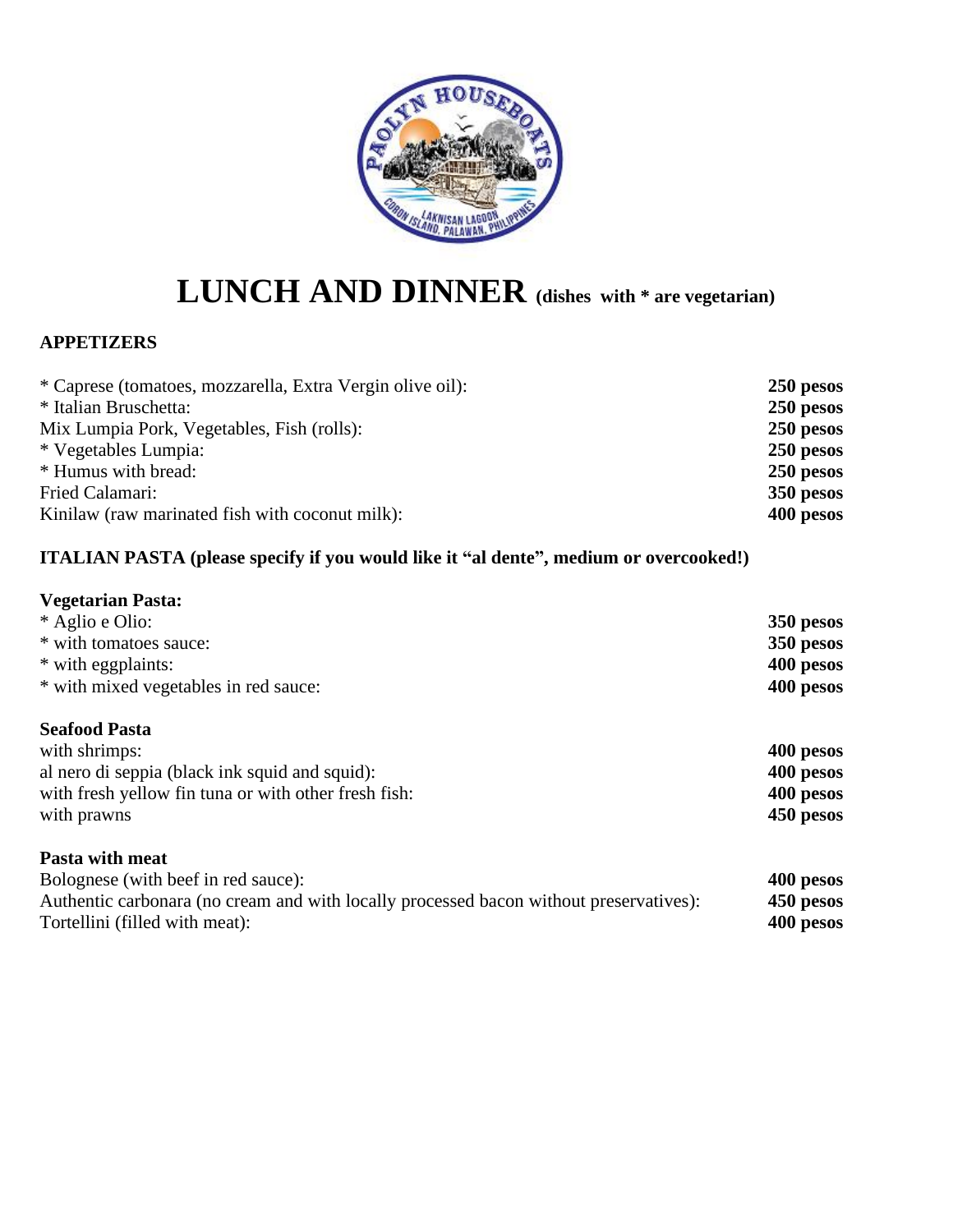

#### **SEAFOOD MAIN PLATES (served with rice and vegetables):**

| Grilled fish (fillet): please specify if you would like rare, medium, well done | 500 pesos     |
|---------------------------------------------------------------------------------|---------------|
| Fish with coconut milk (fillet):                                                | 500 pesos     |
| Fried Fish (fillet):                                                            | 500 pesos     |
| Steamed Fish (fillet):                                                          | 500 pesos     |
| Steamed Lapu Lapu (entire for two people):                                      | $1.400$ pesos |
| Butter, garlic and tomatoes Squid:                                              | 500 pesos     |
| Garlic squid:                                                                   | 500 pesos     |
| Garlic Shrimps:                                                                 | 500 pesos     |
| <b>Chilly Shrimps:</b>                                                          | 500 pesos     |
| Shrimp in coconut milk:                                                         | 500 pesos     |
| Fritto misto di mare/Mixed fried seafood (fish, shrimps, calamari):             | 600 pesos     |
| Garlic Prawns:                                                                  | 650 pesos     |
| <b>Chilly Prawns:</b>                                                           | 650 pesos     |
| Prawns in coconut milk:                                                         | 650 pesos     |
| Tempura Prawns:                                                                 | 650 pesos     |
| Crabs in coconut milk:                                                          | 650 pesos     |
| Entire stuffed grilled cuttlefish/squid:                                        | 650 pesos     |
| <b>Garlic King Prawns:</b>                                                      | 800 pesos     |
| King Prawns in Coconut Milk:                                                    | 800 pesos     |
| King Prawns Tempura (300 gr):                                                   | 800 pesos     |
| Lobster: 2.000 pesos for one (normally one Lobster is around half kilo):        | $2,000$ pesos |
| <b>MEAT MAIN PLATES:</b> (served with rice and vegetables):                     |               |
| <b>Chicken</b>                                                                  |               |
| Chicken Curry:                                                                  | 500 pesos     |
| Chicken Adobo:                                                                  | 500 pesos     |

|                                            | .         |
|--------------------------------------------|-----------|
| Chicken Menudo (with tomatoes sauce):      | 500 pesos |
| Chicken with coconut milk:                 | 500 pesos |
| Grilled Chicken:                           | 500 pesos |
| Butter, garlic and tomatoes fried chicken: | 500 pesos |

#### **Pork**

| Grilled Pork:                           | 500 pesos |
|-----------------------------------------|-----------|
| Pork Adobo:                             | 500 pesos |
| Becol Express (Pork with coconut milk): | 500 pesos |
| Butter, garlic and tomatoes fried pork: | 500 pesos |
| <b>BBQ</b> Pork sticks:                 | 500 pesos |
| Pork Spare Ribs:                        | 650 pesos |

#### **Beef**

Filipino beef (the beef is cut in small pieces)- 500 pesos each: **500 pesos** Imported Beef Tenderloin (300 gr): *please specify if you would like it rare, medium, well done* **1.200 pesos**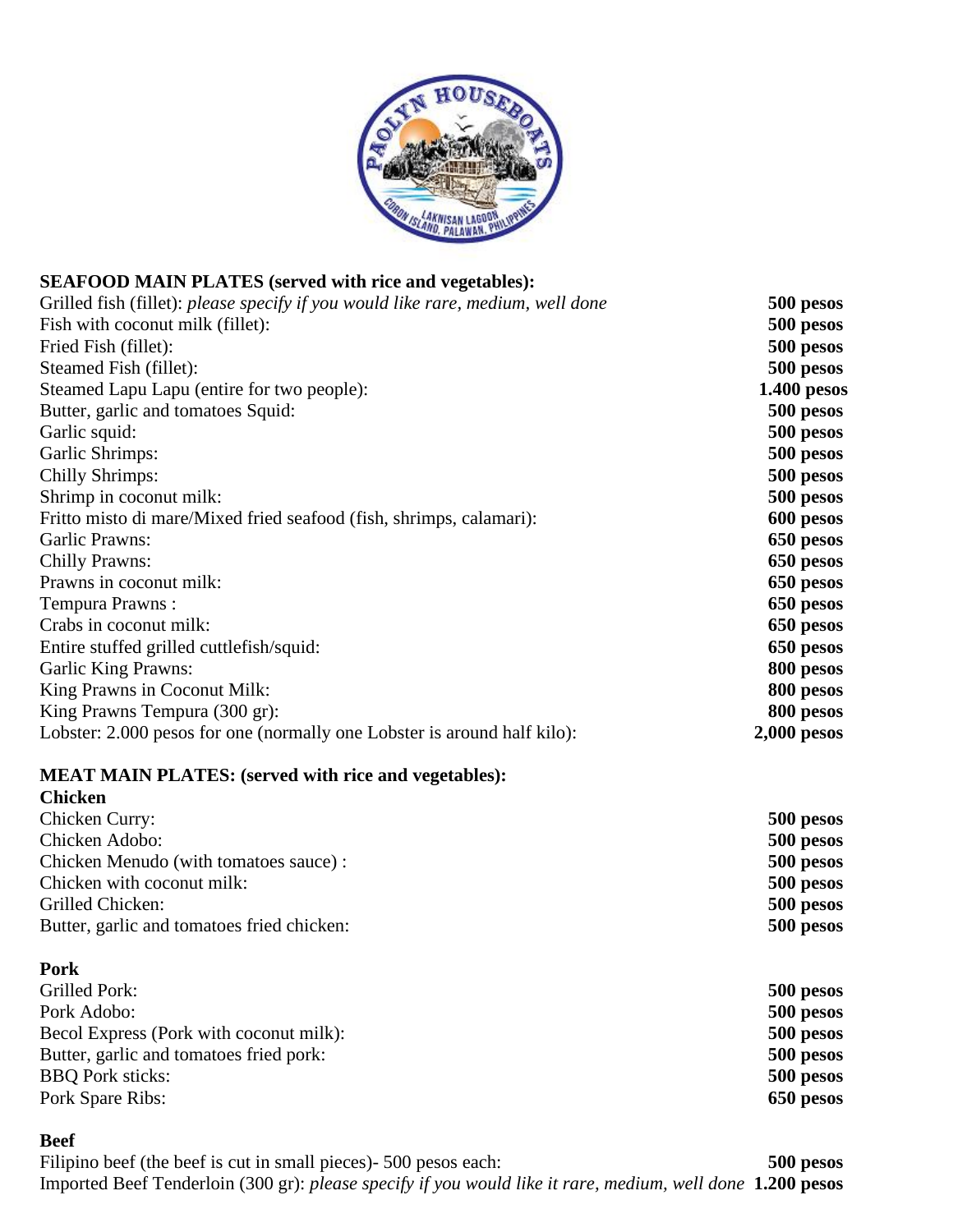

### **OTHER VEGETARIAN DISHES**

| * Pinzimonio (mix of raw carrots, raw tomatoes and cucumbers):    | 200 pesos |
|-------------------------------------------------------------------|-----------|
| * Mix Vegetables in coconut milk:                                 | 400 pesos |
| * Mix Curry Vegetables:                                           | 400 pesos |
| * Mix stir fried Vegetables:                                      | 400 pesos |
| * Mix steamed Vegetables:                                         | 400 pesos |
| * Lentils with Curry:                                             | 400 pesos |
| * Lentils with Coconut milk:                                      | 400 pesos |
| <b>SIDE/EXTRA Dishes</b>                                          |           |
| Bread (2 slices):                                                 | 50 pesos  |
| Garlic Bread (2 slices):                                          | 75 pesos  |
| Extra plain white rice:                                           | 50 pesos  |
| French fries:                                                     | 350 pesos |
| * Green salad plate:                                              | 250 pesos |
| <b>DESSERTS</b>                                                   |           |
| Brownie:                                                          | 200 pesos |
| Banana Cake:                                                      | 200 pesos |
| Mango Cake:                                                       | 200 pesos |
| Mango flute:                                                      | 200 pesos |
| Leche Flan:                                                       | 200 pesos |
| Crepes (2) with marmalade:                                        | 200 pesos |
| Crepes (2) with Mango or with Nutella or with Nutella and Banana: | 250 pesos |
| Turon (fried banana wrappers):                                    | 250 pesos |
| Fruit plate: small                                                | 200 pesos |
| Fruit plate: big                                                  | 300 pesos |
| Mango (one piece):                                                | 100 pesos |
| Banana (one piece):                                               | 25 pesos  |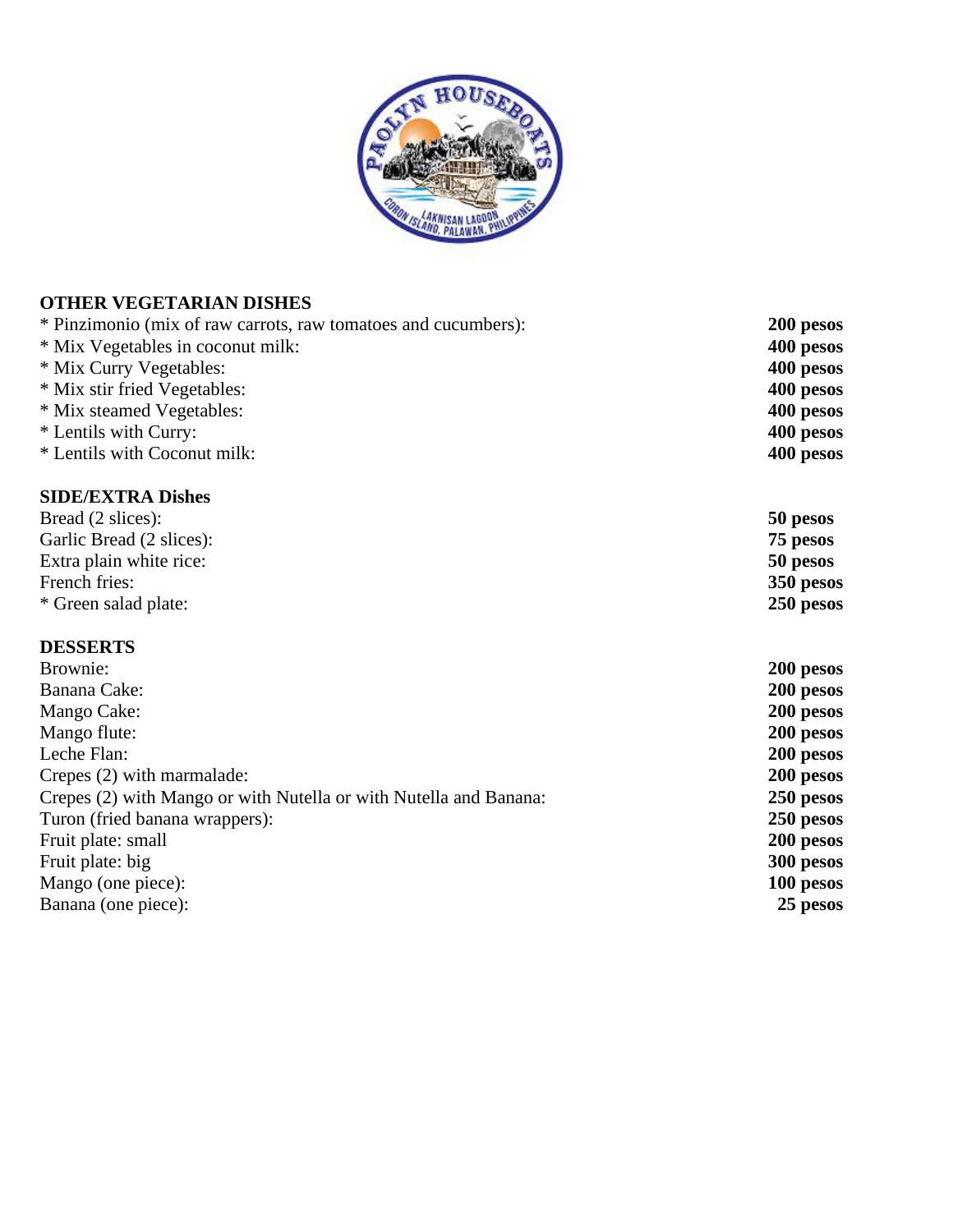

### **DRINKS:**

Free unlimited drinking water,

#### **COLD DRINKS**

| Soft drinks (Coke, Coke Zero, Sprite etc):                                    | 100 pesos               |
|-------------------------------------------------------------------------------|-------------------------|
| Juice in can (not fresh made) (Orange, Mango, Pineapple, Mixed):              | 100 pesos               |
| 1 liter Juice (not fresh made) (Orange, Apple, Grapefruit, Grape, Cranberry): | 300 pesos               |
| Fresh Coconut Juice (Buko):                                                   | 100 pesos               |
| Fresh Mango Shake, Banana Shake, Avocado Shake, Pineapple Shake:              | 250 pesos               |
| Fresh Mango juice, Fresh Pienapple Juice, Fresh Orange Juice:                 | 250 pesos               |
| Calamansi juice:                                                              | 100 pesos               |
| <b>Iced</b> Tea:                                                              | 100 pesos               |
| 1 liter Iced Tea:                                                             | 300 pesos               |
| <b>Iced Shaken Coffee:</b>                                                    | 150 pesos               |
| <b>HOT DRINKS</b>                                                             |                         |
| Coffee with Moka or French press:                                             | 100 pesos               |
| Hot Chocolate:                                                                | 100 pesos               |
| Hot Tea:                                                                      | 100 pesos               |
| Espresso Caffe' Dolce e Gusto:                                                | 150 pesos               |
| Cappuccino Dolce e Gusto:                                                     | 200 pesos               |
| <b>ALCHOLIC BEVERAGES</b>                                                     |                         |
| SM Beer (SM Light, Pilsen, Red Horse, Flavoured):                             | 100 pesos               |
| Cocktails (please ask what is available):                                     | 250 pesos               |
| Whisky Chivas Regal, Campari, Martini Rosso, Cognac (per shot):               | 250 pesos               |
| Local Rhum and Coke, Vodka – Rhum Brandy (per shot):                          | 150 pesos               |
| Bottle of Red or White Wine (please ask what is available):                   | from 800 to 1500 pesos  |
| Bottle of Prosecco, Brut and Demi-sec (please ask what is available):         | from 1500 to 2000 pesos |
| Bottle of Rose: (please ask what is available):                               | from 1500 to 2000 pesos |
| Bottle of Spumante (sweet) or Moscato: (please ask what is available):        | from 900 to 2000 pesos  |